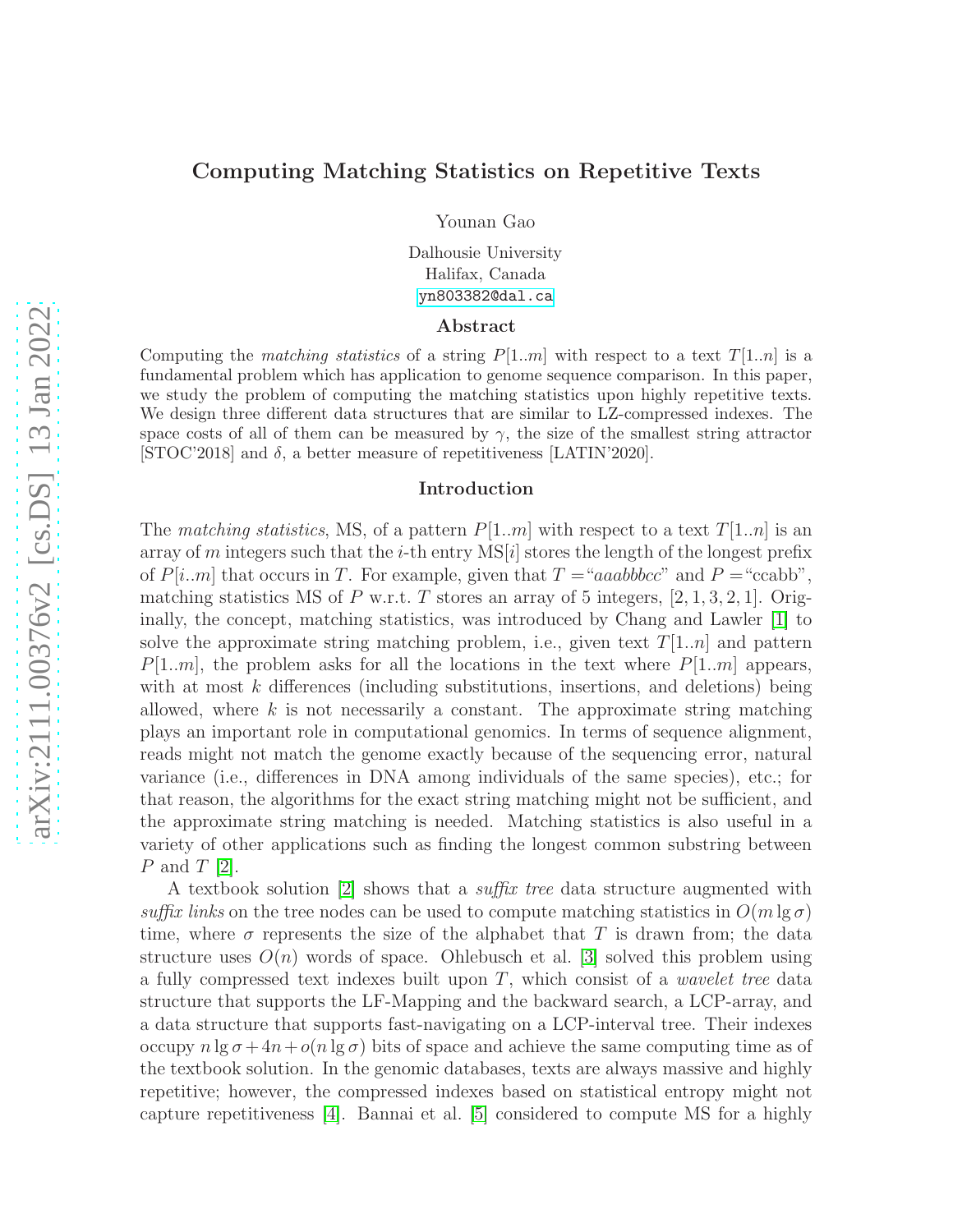repetitive text. They augmented a *run-length BWT* with  $O(r)$  words of space, where r is the number of runs in the BWT for T, and their indexes support computing MS in  $O(m \lg \lg n)$  time, assuming that each element in T can be accessed in  $O(\lg \lg n)$ time. Let z denotes the number of phrases in *Lempel-Ziv parsing* (LZ). It has been proved that  $r = O(z \lg^2 n)$  holds for every text T [\[6\]](#page-12-5). However, to our knowledge, LZ-based indexes on computing MS have not been known prior to this work.

Recently, new compressibility measures such as  $\gamma$ , the size of the smallest *string attractor*, and  $\delta$ , a better measure of repetitiveness have been proposed. Both new measures better capture the compressibility of repetitive strings. It has been proved that  $\delta \leq \gamma \leq z = O(\delta \lg \frac{n}{\delta})$  [\[7,](#page-12-6)8]. In this paper, we design the first string attractor based indexes (which is also workable upon LZ-parsing) to support computing matching statistics; the space cost of the indexes is measured by  $\gamma$  and  $\delta$ . The computation time using string attractor based indexes might not be as efficient as the one using BWT-based indexes, but the indexes in the prior category always have an advantage of space cost.

Our Results. The results can be summarized as Theorem [1.](#page-1-0) In the first solution, we apply a data structure similar to LZ-compressed indexes. Instead of using LZ parsing, we define the phrases upon the smallest string attractor. We store a Patricia tree for the reversed phrases and another one for the suffixes following the phrase boundaries. To access text  $T[1..n]$  within compressed space, we apply the string indexing data structure by Kociumaka et al. [\[8\]](#page-12-7), whose space cost is measured by  $\delta$ . We give a simple and practical algorithm that reduces the problem of computing MS into  $O(m^2)$  times of 2D orthogonal range predecessor queries upon  $\gamma$  points on a grid. In the second solution, we apply the data structure framework by Abedin et al. [\[9\]](#page-12-8). Originally, they used the framework to find the longest common substring (LCS) between P and T. Naively, computing MS of  $P[1..m]$  can be reduced to m times of LCS queries. Given that each LCS query can be computed in  $O(m \lg \gamma \lg \lg \gamma)$  time, the naive method would take  $O(m \cdot m \cdot \lg \gamma \lg \lg \gamma)$  time. We adjust their framework to computing MS and improve the query time to be  $O(m \cdot (m + \lg \gamma) \lg \lg \gamma)$ .

<span id="page-1-0"></span>**Theorem 1** The matching statistics of a  $P[1..m]$  with respect to a text  $T[1..n]$  can be computed (i) in  $O(m^2 \lg^{\epsilon} \gamma + m \lg n)$  time using an  $O(\delta \lg \frac{n}{\delta})$  word space data structure, or (ii) in  $O(m^2 + m \lg \gamma \lg \lg \gamma + m \lg n)$  time using  $O(\gamma \lg \gamma + \delta \lg \frac{n}{\delta})$  word space data structure, in which  $\epsilon$  is any small positive constant,  $\gamma$  is the size of the smallest string attractor, and  $\delta$  is  $\max\{S(k)/k, 1 \leq k \leq n\}$ , where  $S(k)$  denotes the number of distinct k-length sub-strings of T.

If text  $T[1..n]$  is drawn from constant-size alphabet, we can further improve the computation time to be  $O(m^2 + m \lg n)$  time using an  $O(\gamma \lg \gamma + \delta \lg \frac{n}{\delta})$  word data structure. The third solution can be achieved by combining the first and second solution: i) when  $m = \Omega(\lg \gamma \lg \lg \gamma)$ , we can directly apply the second solution to achieve the target bound for the query time; ii) otherwise, we update the first solution using the technique solving the *ball inheritance* problem [\[10\]](#page-13-0) to improve the query time without decreasing the space cost. Due to the space limitation, the proof of the third solution is deferred to the full version of this paper.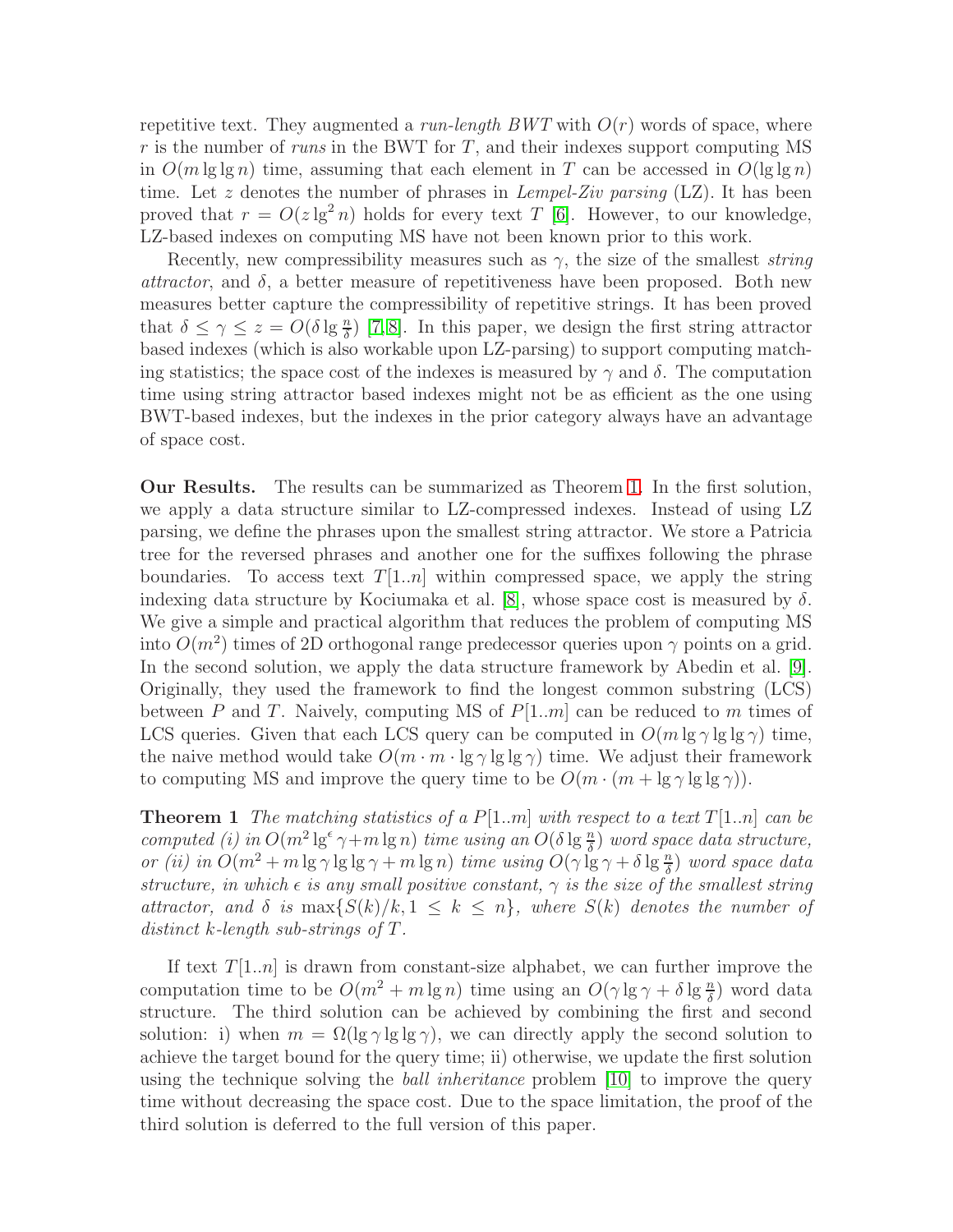## Preliminaries

This section introduces the notations and the previous results used throughout this paper. Let  $\epsilon$  denote any small positive constant, and all problems are studied under the standard word RAM model.

Compressibility Measures. We give the precise definitions of the compressibility measures  $\gamma$  and  $\delta$  that are mentioned before.

**Definition 1** [\[7\]](#page-12-6) A string attractor of a string  $T[1..n]$  is a set of  $\gamma'$  positions  $\Gamma' =$  $\{j_1, \dots, j_{\gamma'}\}$  such that every substring  $T[i..j]$  has an occurrence  $T[i'..j'] = T[i..j]$  with  $j_k \in [i', j']$  for some  $j_k \in \Gamma'.$ 

Let  $\Gamma^*$  denote  $\{1, \Gamma, n\}$ , where  $\Gamma$  denotes the smallest size string attractor storing positions sorted increasingly. For each  $2 \leq i \leq |\Gamma^*|$ , we call substring  $T[\Gamma^*[i-1]..\Gamma^*[i]]$ a parsing phrase. Let  $\gamma$  denote the size of Γ. It follows that given any substring  $T[i..j]$ , there must be an occurrence  $T[i'..j'] = T[i..j]$  such that  $T[i'..j']$  crosses the phrase boundary. Kociumaka et al. [\[8\]](#page-12-7) defined a new measure  $\delta$ , which is even smaller than γ. Furthermore, measure δ, different from γ, can be computed in linear time.

**Definition 2** [\[8\]](#page-12-7) Let  $d_k(S)$  be the number of distinct length-k sub-strings in S. Then  $\delta = \max\{d_k(S)/k : k \in [1..n]\}.$ 

**Induced-Check and Find Partner.** Let  $T_1$  and  $T_2$  be two trees on the same set of *n* leaves. A node from  $T_1$  and a node from  $T_2$  are *induced* together if they have a common leaf descendant [\[11\]](#page-13-1). The *partner* operation [\[9\]](#page-12-8) is defined upon the inducing relationship.

**Definition 3** [\[9\]](#page-12-8) Given a pair of trees  $T_1$  and  $T_2$ , the partner of a node  $x \in T_1$  w.r.t a node  $y \in T_2$ , denoted by partner $(x/y)$ , is the lowest ancestor, y', of y such that x and y' are induced. Likewise,  $\texttt{partner}(y/x)$  is the lowest ancestor, x', of x such that x ′ and y are induced.

It has been proved that the induced relationship can be solved using 2D orthogonal range emptiness queries, while finding the partner can be reduced to 2D orthogonal range predecessor/successor queries.

<span id="page-2-0"></span>**Lemma 1** [\[9\]](#page-12-8) (Induced-Check). Given two nodes x, y, where  $x \in T_1$  and  $y \in T_2$ , we can check if they are induced or not i) in  $O(\lg \lg n)$  time using an  $O(n \lg \lg n)$  word space structure, or ii) in  $O(\lg^{\epsilon} n)$  time using an  $O(n)$  word space structure.

<span id="page-2-1"></span>**Lemma 2** [\[9\]](#page-12-8) (Find Partner). Given two nodes x, y where  $x \in T_1$  and  $y \in T_2$ , we can find partner $(x/y)$  as well as partner $(y/x)$  i) in  $O(\lg \lg n)$  time using an  $O(n \lg \lg n)$  word space structure, or ii) in  $O(\lg^{\epsilon} n)$  time using an  $O(n)$  word space structure.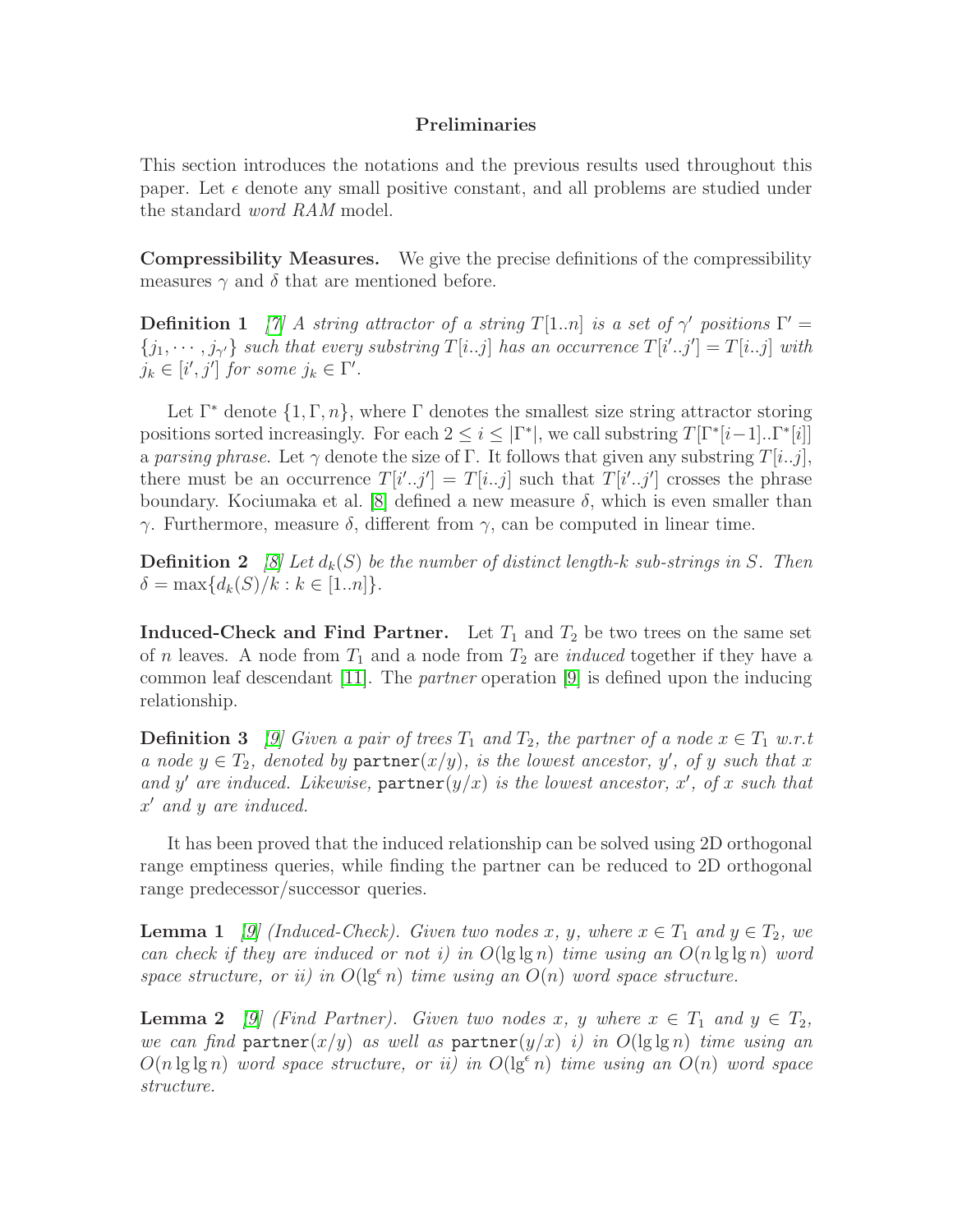**String Indexing.** Recently, Kociumaka et al. [\[8\]](#page-12-7) showed that within  $O(\delta \lg \frac{n}{\delta})$ words of space, one can represent and index a string of n characters.

**Lemma 3** [\[8\]](#page-12-7) Given a string  $T[1..n]$  with measure  $\delta$ , one can build an  $O(\delta \lg \frac{n}{\delta})$  word space data structure in  $O(n \lg n)$  expected preprocessing time to support retrieving any substring  $T[i..i + \ell]$  in  $O(\ell + \lg n)$  worst-case time.

# <span id="page-3-1"></span>Computing MS within  $O(\delta \lg \frac{n}{\delta})$  Words of Space

This section presents our most space-efficient solution for computing MS. The data structure is similar to LZ-compressed indexes used for computing Longest Common Substrings [\[11\]](#page-13-1), but instead of using phrases in LZ parse, we use the parsing phrases defined upon the smallest size string attractor of  $T[1..n]$ : we store one Patricia tree  $T_{rev}$  for the reversed parsing phrases; we store another  $T_{suf}$  for the suffixes of T starting at different phrase boundaries. Those  $\gamma$  phrases,  $T[i+1..j]$ , and their corresponding suffixes,  $T[j + 1..n]$ , are sorted in the lexicographic order, respectively. We construct a  $\gamma \times \gamma$  grid: we add a point,  $(x, y)$ , on the grid iff the lexicographically x-th phrase  $T[i + 1..j]$  is followed by the lexicographically y-th suffix  $T[j + 1..n]$  in text T; we assign the x-coordinate of the point to reversed phrase<sup>[1](#page-3-0)</sup>  $T[i+1..j]^{rev}$  and the y-coordinate of the point to the suffix  $T[j+1..n]$ . It follows that all points on the grid are in rank space, i.e., they have coordinates on the integer grid  $[\gamma]^2 = \{1, 2, \dots, \gamma\}^2$ . We store a linear space data structure implemented by part ii) of Lemma [1](#page-2-0) to support 2D orthogonal range emptiness queries as induced-check and a linear space data structure by part ii) of Lemma [2](#page-2-1) to support 2D orthogonal range predecessor/successor queries as partner-finding upon the  $\gamma$  points on the grid, respectively. Finally, we need a data structure supporting substring queries in  $T$ , implemented by Lemma [3.](#page-3-1) Storing the string attractor, both Patricia trees, and the data structures for orthogonal range searching uses  $O(\gamma)$  words of space, while the string indexing data structure by Lemma [3](#page-3-1) requires  $O(\delta \lg \frac{n}{\delta})$  words. Overall, the space cost is  $O(\delta \lg \frac{n}{\delta})$  words, since  $\gamma = O(\delta \lg \frac{n}{\delta})$  [\[8\]](#page-12-7).

As the pattern has m entries, P can be partitioned into  $m-1$  different prefix and suffix pairs—that is,  $P[1..i]$  and  $P[i+1..m]$ , for each  $1 \le i \le m-1$ . For each prefix and suffix pair, we can use Lemma [4](#page-3-2) to find the loci of  $(P[1..i])^{rev}$  in  $T_{rev}$  and the loci of  $P[i + 1..m]$  in  $T_{suf}$ , respectively.

<span id="page-3-2"></span>**Lemma 4** Given a pattern P[1..m], for all  $1 \leq i \leq m-1$ , we can find the longest common prefix (LCP) of  $(P[1..i])^{rev}$  and the path label of the node where the search in  $T_{rev}$  terminates, and the LCP of  $P[i + 1..m]$  and the path label of the node where the search in  $T_{suf}$  terminates in  $O(m^2 + m \lg n)$  time.

*Proof*: For each  $1 \leq i \leq m-1$ , a query need to access T to check that the path labels of the nodes where the searches terminate are really prefixed by some prefixes of  $(P[1..i])^{rev}$  and  $P[i + 1..m]$ , which can be solved by the substring queries using Lemma [3.](#page-3-1) As there are  $m-1$  different pairs of  $(P[1..i])^{rev}$  and  $P[i+1..m]$ , and the

<span id="page-3-0"></span><sup>&</sup>lt;sup>1</sup>Given a string  $s =$  "abcd", the formula  $s^{rev}$  represents the string "dcba".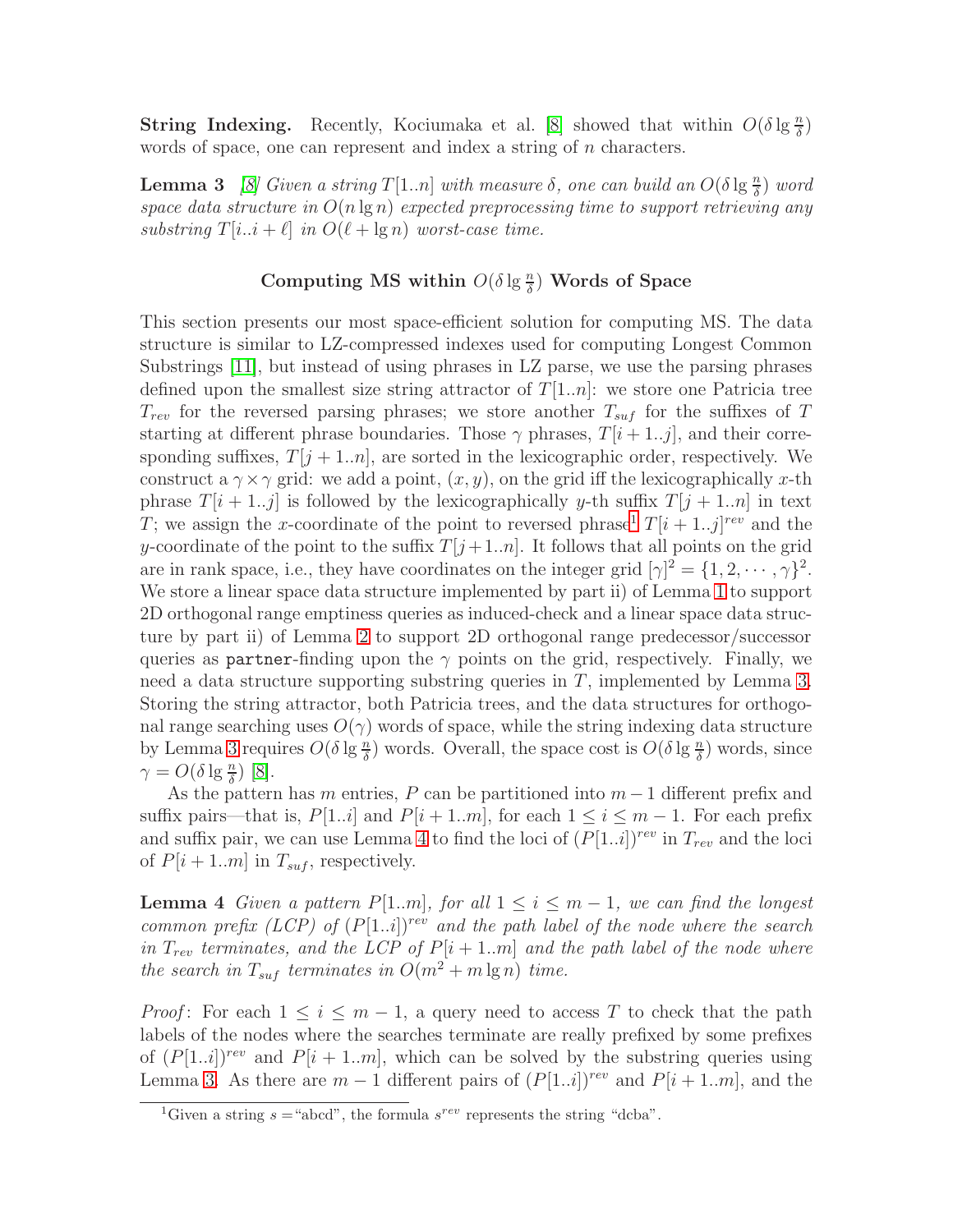| <sup>‡</sup> ComputingMS1( $P$ [1m], $T_{\textit{surf}}$ , $T_{\textit{rev}}$ ) |  |
|---------------------------------------------------------------------------------|--|
| 1: $MS[1m] \leftarrow \{0 \cdots 0\}$                                           |  |
| 2: for $i = 1, 2, , m - 1$ do                                                   |  |
| Find loci <sub>1</sub> of $(P[1i])^{rev}$ in $T_{rev}$                          |  |
| Find loci <sub>2</sub> of $(P[i+1m])$ in $T_{suf}$                              |  |
| $v \leftarrow \texttt{loci}_1$                                                  |  |
| while $v$ is not NULL do                                                        |  |
| $u \leftarrow$ partner $(v/\texttt{loci}_2)$                                    |  |
| $vp \leftarrow \texttt{parent}(v)$                                              |  |
| $j \leftarrow \texttt{len}(\texttt{str}(v))$                                    |  |
| while $j > \text{len}(\text{str}(vp))$ do                                       |  |
| $\ell \leftarrow j + \text{len}(\texttt{str}(u))$                               |  |
| if $\ell > MS[i-j+1]$ then                                                      |  |
| $MS[i-j+1] \leftarrow \ell$                                                     |  |
| $i \leftarrow i-1$                                                              |  |
| $v \leftarrow vp$                                                               |  |
|                                                                                 |  |

<span id="page-4-2"></span>

|    | <sup>‡</sup> ComputingMS2( $S[1m]$ )  |
|----|---------------------------------------|
|    | 1: $MS[1m] \leftarrow \{0 \cdots 0\}$ |
|    | 2: $max \leftarrow 0$                 |
|    | 3: for $i = 1, 2, , m - 1$ do         |
| 4: | if $max \leq S[i]$ then               |
| 5: | $max \leftarrow S[i]$                 |
| 6: | $MS[i] \leftarrow max$                |
| 7: | if $max > 0$ then                     |
| 8: | $max \leftarrow max - 1$              |

total number of characters that each pair of them contain is  $m$ , the searching time is  $O(m^2 + m \lg n).$ 

Next, we present the query algorithm. For  $1 \leq i \leq m-1$ , we search for  $(P[1..i])^{rev}$ in  $T_{rev}$  and for  $P[i+1..m]$  in  $T_{suf}$ ; access T to find the longest common prefix (LCP) of  $(P[1..i])^{rev}$  and the path label of the node where the search in  $T_{rev}$  terminates, and the LCP of  $P[i+1..m]$  and the path label of the node where the search in  $T_{suf}$ terminates; take loci<sub>1</sub> and loci<sub>2</sub> to be the loci of those LCPs. For each node, v, on the path from  $\texttt{loci}_1$  to the root node of  $T_{rev}$ , we retrieve the lowest ancestor, u, of loci<sub>2</sub> in  $T_{suf}$  such that u is induced together with v, i.e., u = partner(v/loci<sub>2</sub>). Given any tree node w, we use  $str(w)$  to denote the path label of w<sup>[2](#page-4-0)</sup>. Observe that <sup>[3](#page-4-1)</sup> (str(v))<sup>rev</sup>.str(u) (or  $P[i-\text{len}(\text{str}(v))+1..i+\text{len}(\text{str}(u))])$  might be the longest prefix of  $P[i-\text{len}(\text{str}(v))+1..m]$  that occurs in T; thus, we set  $MS[i-\text{len}(\text{str}(v))+1]$ to be len(str(v).str(u)) temporarily. For each  $k \in [1..m-1]$  and  $k \leq j \leq m-1$ , the longest prefix of  $P[k..m]$  might appear somewhere in T crossing the phrase boundary whose immediately left phrase ends with  $P[j]$  and immediately right phrase starts with  $P[j+1]$ ; since there are at most  $m-k+1$  different types of phrase boundaries, entry  $MS[k]$  will finally store the length of the longest prefix of  $P[k..m]$  that appears in T after at most  $m-k+1$  times of updates. The algorithm is shown in ComputingM[S1.](#page-4-2)

We analyze the query time of the algorithm: As shown in Lemma [4,](#page-3-2) all locus of LCPs can be found in  $O(m^2 + m \lg n)$  time; for each  $1 \leq i \leq m-1$ , the while loop at line 6 is operated  $O(i)$  times, and all  $O(i)$  iterations will call totally  $O(i)$  times

<span id="page-4-0"></span><sup>&</sup>lt;sup>2</sup>If v (resp. u) is the loci, then the longest matched prefix of  $(P[1..i])^{rev}$  (resp.  $P[i+1..m])$  might be a proper substring of the path label of v (resp. u). In that case, we let  $str(v)$  (resp.  $str(u)$ ) denote the longest matched prefix of  $(P[1..i])^{rev}$  (resp.  $P[i+1..m]$ ). And  $|\text{str}(root)|$  is always 0.

 ${}^{3}$ For example, "abc". "efg" = "abcefg".

<span id="page-4-1"></span><sup>&</sup>lt;sup>‡</sup>W.l.o.g., we assume that  $m > 1$ . MS[m] is set to 1, if the loci of P[m] on  $T_{suf}$  is a non-root node; Otherwise,  $MS[m]$  is set to 0.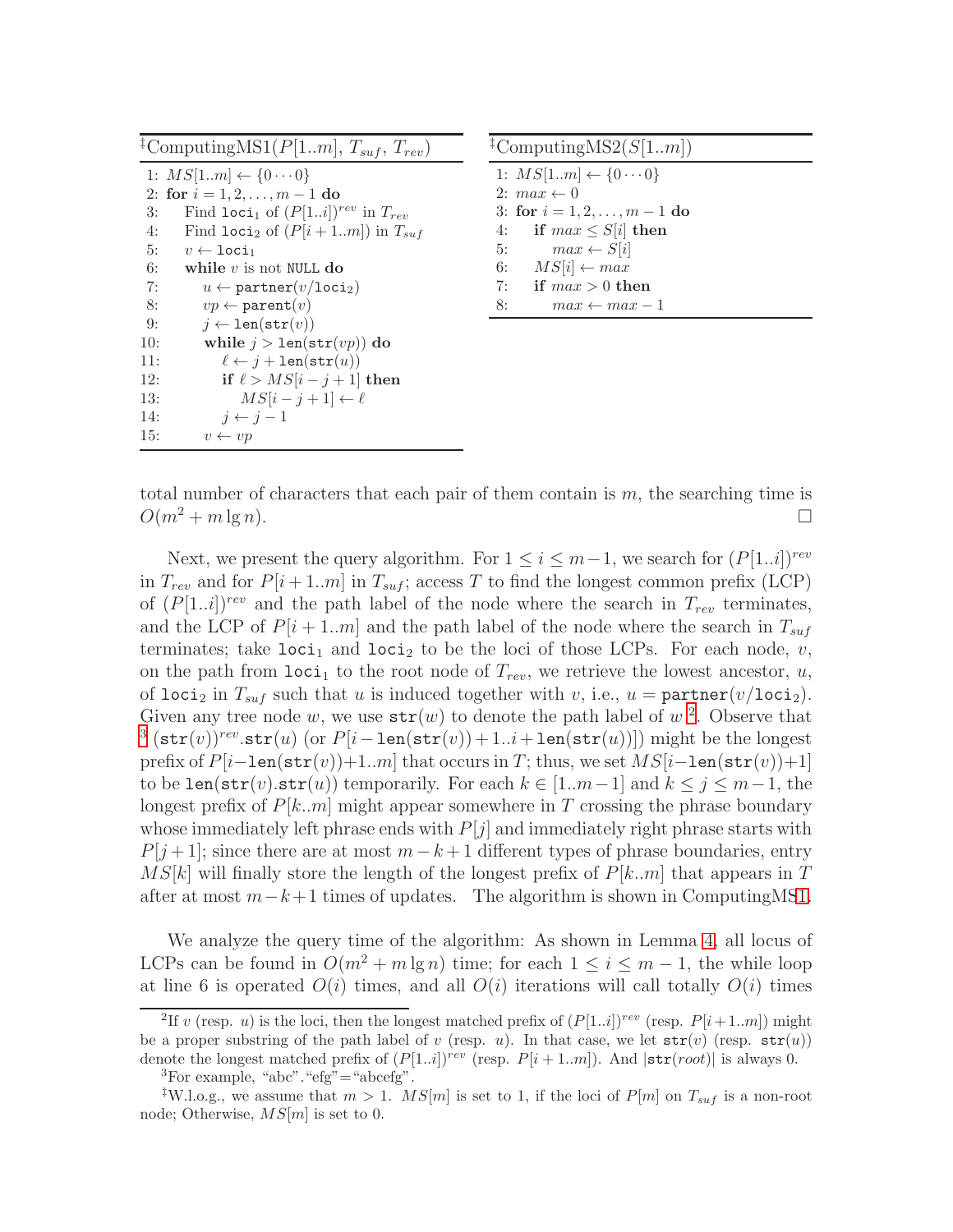of partner-finding queries and fill at most i entries of MS; if only  $O(\gamma)$  words of space is allowed, each partner-finding query requires  $O(\lg^{\epsilon} \gamma)$  time as shown in part ii) of Lemma [2.](#page-2-1) The overall query time is  $O(m^2 + m \lg n + \sum_{i=1}^{m-1} O(i \cdot \lg^{\epsilon} \gamma + i))$  =  $O(m^2 \lg^{\epsilon} \gamma + m \lg n)$ . The first solution completes.

## Towards Improving the Computing Time

In this section, we are trying to get rid of factor  $\lg^{\epsilon} \gamma$  from term  $m^2 \lg^{\epsilon} \gamma$  shown in the computing time before. As a result, the space cost of the new data structure gets worse slightly. Before showing our new solutions, we introduce a new definition locally potential maximal exact matching (LPMEM):

**Definition 4** Given a phrase boundary  $k' \in \Gamma$ , we refer to a substring  $P[i..j]$  as a locally potential maximal exact matching (LPMEM) that crosses the phrase boundary at position k' if substring  $P[i..j]$  with an occurrence  $T[i'..j']$  such that  $i' \leq k' < j'$ holds and the occurrence can neither be extended to the left nor to the right.

Let v (resp. u) denote an ancestor node of  $loci<sub>1</sub>$  (resp. loci<sub>2</sub>) in  $T_{rev}$  (resp.  $T_{suf}$ ; let Path $(v, \text{loci}_1, T_{rev})$  denote the path between v and loci<sub>1</sub> on  $T_{rev}$ ; let Path $(u, \text{loci}_2, T_{suf})$  denote the path between u and  $\text{loci}_2$  on  $T_{suf}$ . It follows that if i) v and u are induced together; ii) the child of v on  $Path(v, loci_1, T_{rev})$  does not induce with node u in  $T_{suf}$ ; iii) and the child of u on  $Path(u, loci<sub>2</sub>, T_{suf})$  does not induce with node  $v$  in  $T_{rev}$ , then  $v$  and  $u$  together induce a LPMEM, which is  $(\texttt{str}(v))^{rev}$ .str $(u)$ .

**Basic Properties of LPMEMs.** We discuss the properties of LPMEMs. Those properties will be useful for designing the data structures and the query algorithm for the second solution. For simplicity, we call all sub-strings of  $P[1..m]$  that appear as LPMEM's in text  $T[1..n]$  the LPMEMs of P.

**Lemma 5** Given a pattern  $P[1..m]$  and all occ LPMEMs of P, the matching statistics of P can be computed in  $O(\text{occ} + m)$  time.

*Proof*: Assume that all occ LPMEMs have been found, and each LPMEM can be represented by its starting position, i, in P and its length,  $\ell(i)$ . Let  $S[1..m]$  be an array, in which entry  $S[i]$ , for each  $1 \leq i \leq m$ , stores  $\ell(i)$  if  $P[i, i + \ell(i) - 1]$ is a LPMEM. If there are multiple LPMEMs sharing the same starting position,  $i$ , in P,  $S[i]$  stores the largest length. It follows that for each  $1 \leq i \leq m$ ,  $MS[i]$  is equal to  $\max(MS[i-1]-1, S[i])$ , where  $MS[0]$  is 0. See Computing M[S2](#page-4-2) for the algorithm. Computing array  $S[1..m]$  takes  $O(\text{occ} + m)$  time and ComputingM[S2](#page-4-2) requires m primitive steps; hence, the computation time is  $O(\texttt{occ} + m)$ . Note that <sup>[4](#page-5-0)</sup>  $\mathrm{occ} \leq m(m-1)/2.$ 

<span id="page-5-0"></span><sup>&</sup>lt;sup>4</sup>A pattern P with m characters can have at most  $\binom{m}{2}$  sub-strings that appear as LPMEM's in text  $T[1..n]$ .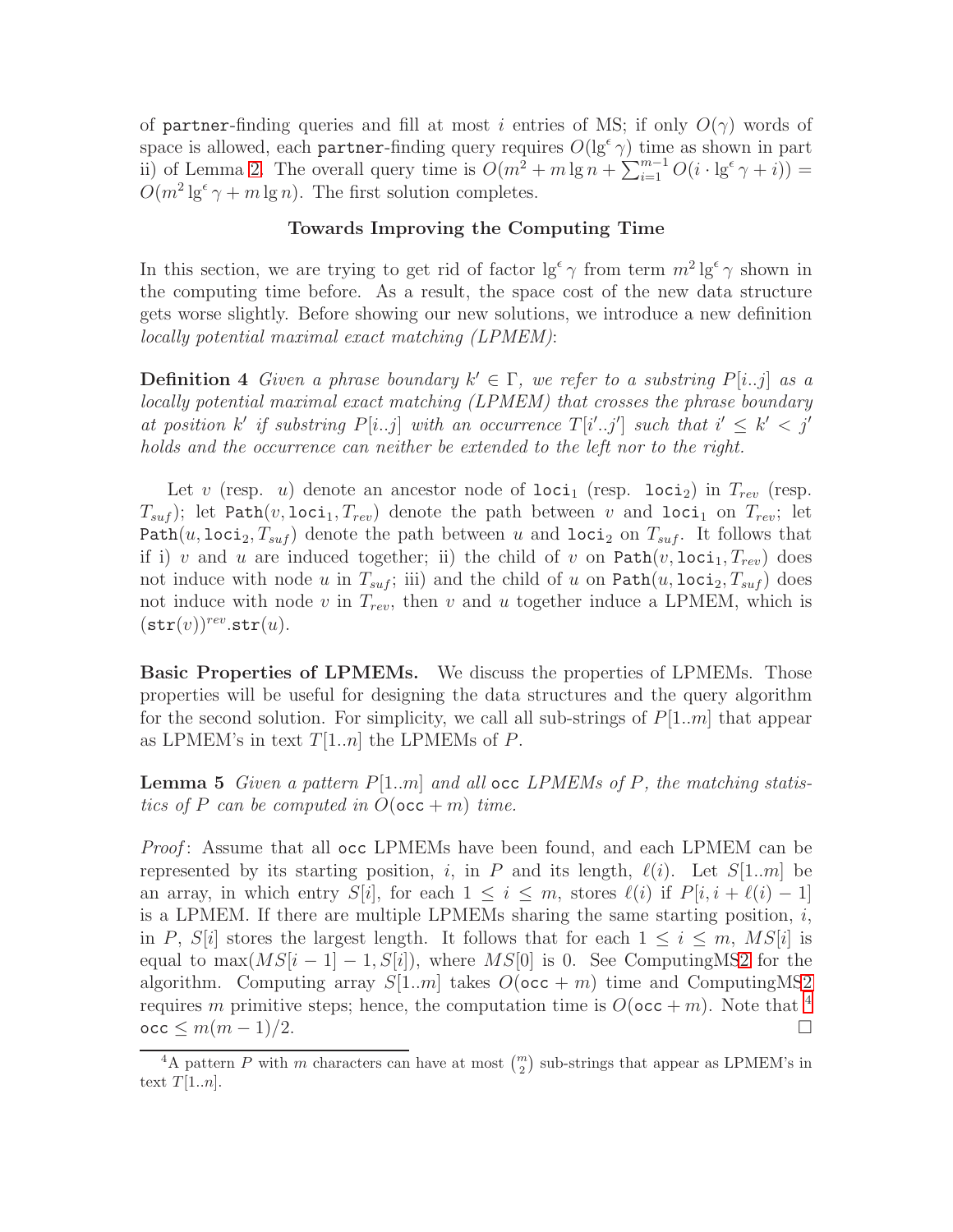We compute the *heavy path decomposition* [\[12\]](#page-13-2) of  $T_{rev}$  and  $T_{suf}$  mentioned before. For a node u on a heavy path H, let hp root(u) (resp. hp leaf(u)) denote the highest (resp. lowest) node of H. We call the highest node of each heavy path *light*. As  $T_{rev}$ and  $T_{suf}$  each has  $\gamma$  leaves, a path from the root to any leaf on  $T_{rev}$  or  $T_{suf}$  traverses at most  $O(\lg \gamma)$  light nodes. We give a new definition special skyline node list borrowing the ideas of *skyline node list* from [\[11\]](#page-13-1) and *special nodes* from [\[9\]](#page-12-8).

<span id="page-6-1"></span>**Definition 5** For each light node,  $w \in T_{\text{surf}}$ , we identify a set, SpecialLeaves(w), of leaf nodes in  $T_{rev}$  and a set, SpecialSkylineList $(w)$ , of internal nodes in  $T_{rev}$  as follows: leaf node  $l \in T_{rev}$  is special iff l and w are induced with each other; we define special skyline node  $v \in \text{SpecialSkylineList}(w)$  if (i) v is a proper ancestor of  $lca(x, y)$ for some special leaves x and y, (ii) and the child of v on  $\text{Path}(v, \text{lca}(x, y), T_{rev})$  does not induce with  $\texttt{partner}(v/\texttt{hp\_leaf}(w))$ . Following [\[9\]](#page-12-8), we identify set  $\texttt{Special}(w)$  of nodes in  $T_{rev}$ , consisting of the special leaves of w and their lowest common ancestors.

As shown before, for each  $1 \leq i \leq m-1$ , we search for  $(P[1..i])^{rev}$  in  $T_{rev}$  and for  $P[i+1..m]$  in  $T_{suf}$ ; take  $Ioci_1(i)$  and  $Ioci_2(i)$  to be the locus of those LCPs. Let u and v denote some ancestors nodes of  $\text{loci}_1(i)$  and  $\text{loci}_2(i)$  on  $T_{rev}$  and  $T_{suf}$ , respectively; let root<sub>1</sub> (resp. root<sub>2</sub>) denote the root node of  $T_{rev}$  (resp.  $T_{suf}$ ). Henceforth, if u and v induce a LPMEM<sup>[5](#page-6-0)</sup>,  $(\text{str}(u))^{rev}.\text{str}(v)$ , then u and v are referred to as the the *beginning* and the *ending* nodes of that LPMEM. Observe that for the LPMEMs crossing the phrase boundary between  $P[i]$  and  $P[i+1]$ , their beginning nodes stay on Path(partner(loci<sub>2</sub>(i)/loci<sub>1</sub>(i)), loci<sub>1</sub>(i),  $T_{rev}$ ), and their ending nodes stay on on Path $(\texttt{partner}(\texttt{loci}_1(i)/\texttt{loci}_2(i)), \texttt{loci}_2(i), T_{suf} )$ 

Let  $w_1, \dots, w_k$  denote a sequence of light nodes on  $\text{Path}(\text{root}_2, \text{loci}_2(i), T_{suf}),$ sorted increasingly by the node depths, such that  $partner(loci_1(i)/loci_2(i))$  is contained in the heavy path rooted by  $w_1$ , and  $w_k$  is the lowest light node above  $\text{loci}_2(i)$ . Similarly, let  $t_1, \dots t_k$  denote the nodes on  $\text{Path}(\text{root}_2, \text{loci}_2(i), T_{suf})$  such that  $t_k = \texttt{loci}_2(i)$  and  $t_h = \texttt{parent}(w_{h+1})$  for  $h < k$ . Let  $\alpha_f$  be  $\texttt{partner}(t_f / \texttt{loci}_1(i))$ and  $\beta_f$  be partner( $w_f /$ loci<sub>1</sub>(i)), for each  $1 \le f \le k$ .

**Lemma 6** For each  $1 \leq f \leq k$ ,  $\beta_f$  and  $\text{partner}(\beta_f/\text{loci}_2(i))$  induce a LPMEM, and  $\alpha_f$  and  $\text{partner}(\alpha_f / \text{loci}_2(i))$  induce a LPMEM.

*Proof*: Let u denote partner( $\alpha_f / \text{loci}_2(i)$ ) in  $T_{suf}$ . Since  $\alpha_f$  in  $T_{rev}$  and  $t_f$  in  $T_{suf}$ are induced together, u must be in the sub-tree of  $t_f$ . Suppose that child c of  $\alpha_f$ on Path $(\alpha_f, \texttt{loci}_1(i), T_{rev})$  is induced with u. As  $t_f$  is an ancestor of u,  $t_f$  in  $T_{suf}$ and c in  $T_{rev}$  must be induced together, which contradicts with the claim that  $\alpha_f$ is partner( $t_f$ /loci<sub>1</sub>(i)). Therefore, c can not be induced with u in  $T_{suf}$ . Following the definition of partner, the child of u on  $Path(u, loci_2(i), T_{suf})$  cannot be induced with  $\alpha_f$ ; hence, u and  $\alpha_f$  induce a LPMEM. The claim that  $\text{partner}(\beta_f / \text{loci}_2(i))$ and  $\beta_f$  induce a LPMEM follows a similar argument.

<span id="page-6-0"></span><sup>&</sup>lt;sup>5</sup>To compute the matching statistics, reporting a LPMEM  $(\text{str}(u))^{rev}.\text{str}(v)$  verbatim is unnecessary. What we need are its starting position in  $P[1..m]$ , which is  $i - len(str(u)) + 1$ , and the length of the LPMEM, which is  $len(str(u)) + len(str(v))$ .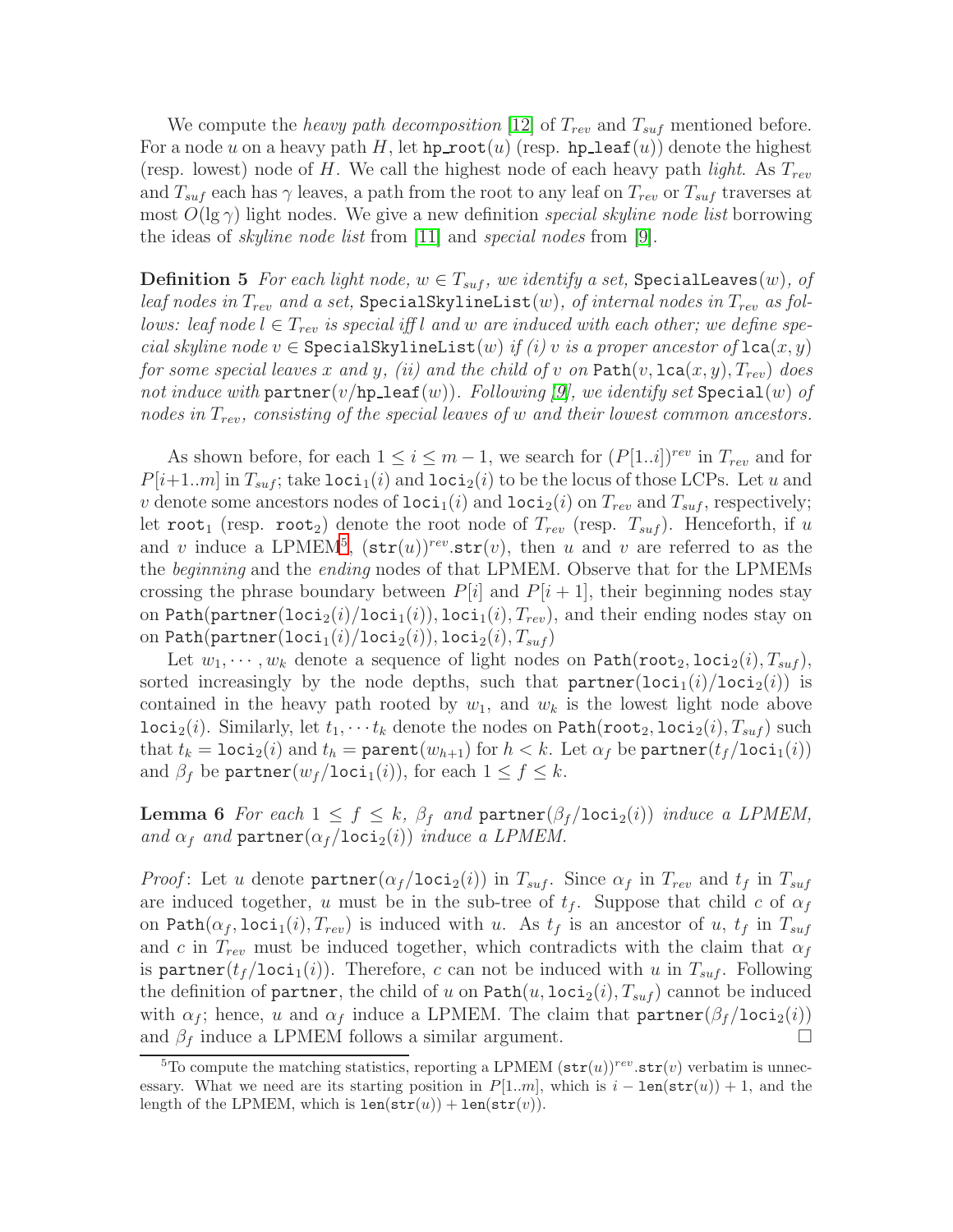**Lemma 7** Given a node u on  $T_{rev}$  and a node v on  $T_{suf}$  such that u and v induce a LPMEM, if  $v \in \text{Path}(w_f, t_f, T_{suf})$  for some  $1 \le f \le k$ , then  $u \in \text{Path}(\alpha_f, \beta_f, T_{rev})$ .

*Proof*: The proof is similar to the one shown as [\[9,](#page-12-8) Lemma 12]. Suppose u is a proper ancestor of  $\alpha_f$ . Since  $\alpha_f$  and  $t_f$  are induced together, node v, as an ancestor of  $t_f$ , is also induced with  $\alpha_f$ . Due to this, u and v cannot induce a LPMEM, which generates a contradiction; therefore, u must be in the sub-tree of  $\alpha_f$ . Suppose that u is in the proper sub-tree of  $\beta_f$ . Since u and v are induced together, and since v is in the sub-tree rooted by  $w_f$ , u and  $w_f$  are induced together, which contradicts with the claim that  $\beta_f$  is partner( $w_f /$ loci<sub>1</sub>(i)). Therefore, u must be an ancestor of  $\beta_f$ .  $\Box$ 

<span id="page-7-0"></span>**Lemma 8** [\[9,](#page-12-8) Lemma 14] For each  $1 \leq f \leq k$  and any  $x \in \text{Path}(\alpha_f, \beta_f, T_{rev})/\{\alpha_f\},\$  $\text{partner}(x/\text{loci}_2(i)) = \text{partner}(x/t_f) = \text{partner}(x/\text{hp}\text{\_leaf}(w_f))$  always holds.

For any node  $x \in \{\text{SpecialSkylineList}(w_f) \setminus (\alpha_f \cup \beta_f)\},\$ it follows that x and partner(x/hp\_leaf( $w_f$ )) induce a LPMEM because of Lemma [8](#page-7-0) and Definition [5.](#page-6-1)

**Lemma 9** For each  $v \in$  SpecialSkylineList( $w_f$ ), it follows that  $v \in$  Special( $w_f$ ).

*Proof*: Let x and y be a pair of special leaves under v such that child c of v on Path $(v, \text{lca}(x, y), T_{rev})$  does not induce with partner $(v/\text{hp\_leaf}(w_f))$ . Since partner(v/hp leaf( $w_f$ )) and v are induced together by some special leaf  $\ell$  under the sibling node of c, it follows that  $lca(x, \ell)$  or  $lca(y, \ell)$  is v, and  $v \in \text{Special}(w_f)$ .  $\Box$ 

**Lemma 10** Given a node u on Path $(\alpha_f, \beta_f, T_{rev})$  and an ancestor node v of loci<sub>2</sub>(i) on  $T_{suf}$ , if u and v induce a LPMEM, and  $u \notin \{\text{SpecialSkylineList}(w_f) \cup \alpha_f \cup \beta_f\},\$ then  $u = \texttt{lca}(\ell, \ell')$  for some pair of  $\ell, \ell' \in \texttt{SpecialLeaves}(w_f)$ .

*Proof*: Since  $\beta_f$  and  $w_f$  are induced together, and since u is a proper ancestor of  $\beta_f$ , there is a special leaf  $\ell$  as the common descendant of  $\beta_f$  and u. As u and v induce a LPMEM, and as u is not  $\alpha_f$ ,  $v =$  partner $(u/\text{loci}_2(i)) =$  partner $(u/t_f)$ by Lemma [8.](#page-7-0) Since u and  $w_f$  are induced together by  $\ell$ , v must be a descendant of  $w_f$ . There is at least one leaf  $\ell'$  under u that makes u and v induced with each other, and  $\ell'$  is a special leaf because it is induced with  $w_f$ . If  $\ell'$  and  $\ell$  are the same, then  $\beta_f$  and v are induced together, which contradicts with the claim that u and v induce a LPMEM. There are at least two special leaves  $\ell$  and  $\ell'$  under u. Since  $u \notin \text{SpecialSkylineList}(w_f), u = \text{lca}(\ell, \ell').$  The proof completes. □

The Second Solution. We apply the induced sub-tree defined in [\[9,](#page-12-8) Definition 18] to support finding LPMEMs. An induced sub-tree  $T_{rev}(w)$  w.r.t a light node  $w \in T_{suf}$ is a tree having exactly  $|\text{Special}(w)|$  nodes such that i) each node  $l \in \text{Special}(w)$ has a corresponding node *l* in  $T_{rev}(w)$ ; and ii) for each pair of  $\ell, \ell' \in \text{Special}(w)$ , node  $lca(\ell, \ell')$  in  $T_{rev}$  has a corresponding node, as  $lca$  of  $\hat{\ell}$  and  $\hat{\ell}'$ , in  $T_{rev}(w)$ . To support finding LPMEMs, we revise the induced sub-trees as follows: For each internal node  $\hat{v}$  of  $T_{rev}(w)$ , we maintain a pointer  $e_0$  pointing to its lowest proper ancestor  $\hat{v}'$ (if exists) that belongs to SpecialSkylineList(w) and a pointer  $e_1$  pointing to its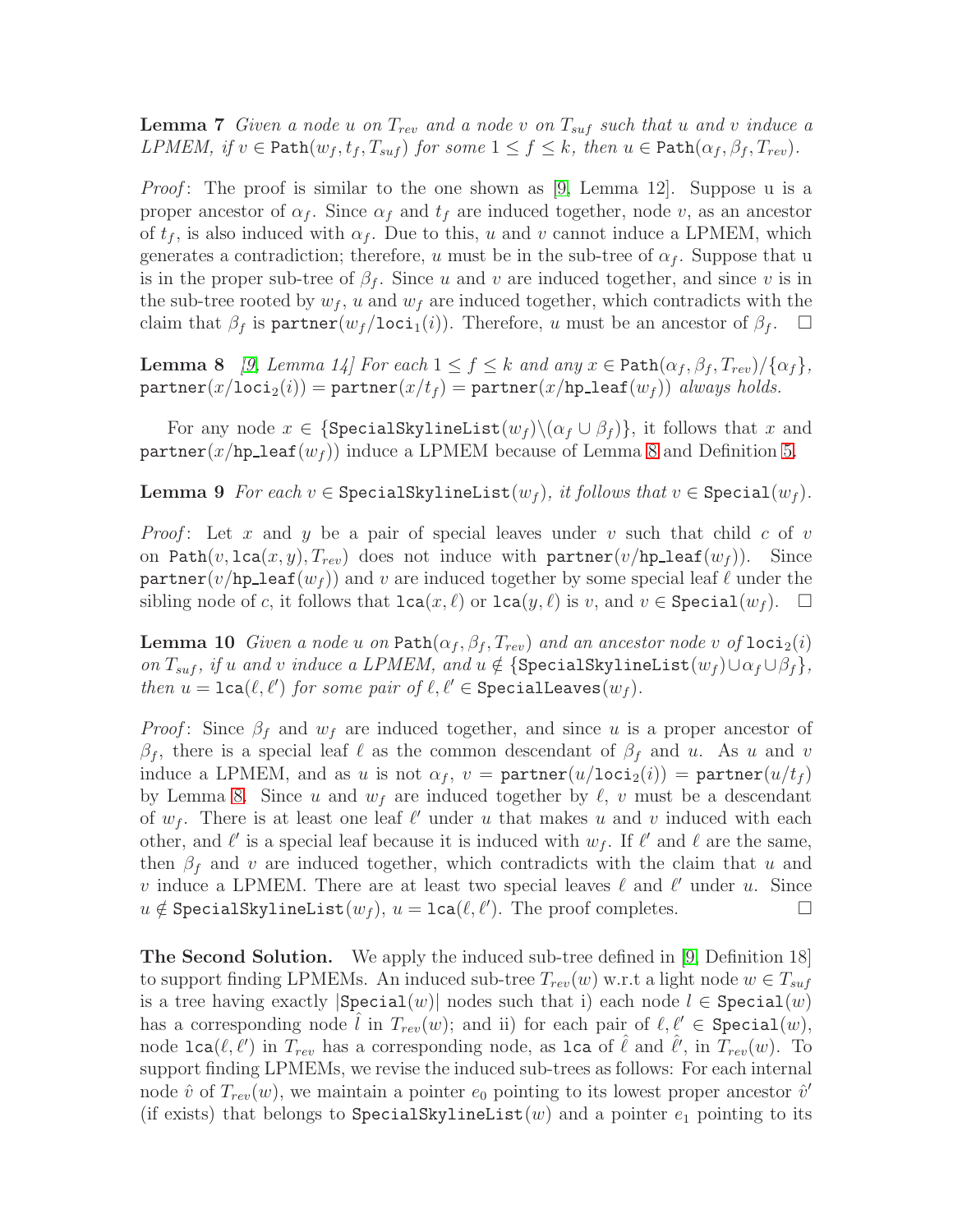corresponding node v in  $T_{rev}$ ; for each special skyline node  $\hat{v}$  of  $T_{rev}(w)$ , we maintain a pointer  $e_2$  pointing to partner(v/hp\_leaf(w)) in  $T_{suf}$ .

Since  $\sum_{w}|\texttt{Special}(w)| = O(\gamma\lg\gamma)$  for all light nodes  $w\in T_{suf},$  all revised induced sub-trees totally use  $O(\gamma \lg \gamma)$  words of space. Abedin et al. [\[9,](#page-12-8) Lemma 19] showed that given a node  $\ell \in \text{Special}(w)$ , one can find its corresponding node  $\ell$  in  $T_{rev}(w)$  in  $O(\lg\lg\gamma)$  time by maintaining an  $O(\gamma\lg\gamma)$  word data structure. In addition, the data structures introduced in the first solution are also required, occupying extra  $O(\delta \lg \frac{n}{\delta})$ words of space. The overall space cost is  $O(\delta \lg \frac{n}{\delta}) + O(\gamma \lg \gamma)$  words.

We show how to find LPMEMs between  $P$  and  $T$ . By Lemma [4,](#page-3-2) we can find locus loci<sub>1</sub>(i) and loci<sub>2</sub>(i) on  $T_{rev}$  and  $T_{suf}$  in  $O(m^2 + m \lg n)$  time for all  $1 \le i \le n$  $m-1$ . We compute partner(loci<sub>2</sub>(i)/loci<sub>1</sub>(i)) and partner(loci<sub>1</sub>(i)/loci<sub>2</sub>(i)). Each partner operation takes  $O(\lg \lg \gamma)$  time by part i) of Lemma [2.](#page-2-1) If  $loci<sub>1</sub>(i)$  and  $\text{loci}_2(i)$  are induced with each other, then there is only one LPMEM crossing the phrase boundary between  $P[i]$  and  $P[i+1]$ , which is  $(\texttt{str}(\texttt{loci}_1(i)))^{rev}$ . $\texttt{str}(\texttt{loci}_2(i)),$ and we continue to search for LPMEMs crossing the phrase boundary between  $P[i+1]$ and  $P[i + 2]$ . Otherwise, we iterate through Path(root<sub>2</sub>, loci<sub>2</sub>(i),  $T_{suf}$ ) to find the light nodes  $w_1, \dots, w_k$  and nodes  $t_1, \dots, t_k$  as described before; compute  $\alpha_f$  and  $\beta_f$  for all  $1 \leq f \leq k$ . Since  $\beta_1 = \text{partner}(w_1/\text{loci}_1(i)) = \text{loci}_1(i)$ , and since  $\alpha_k = \texttt{partner}(t_k/\texttt{loci}_1(i)) = \texttt{partner}(\texttt{loci}_2(i)/\texttt{loci}_1(i)),$  each of those LPMEMs has its beginning node on Path $(\beta_1, \alpha_k, T_{rev})$ . We traverse the path from  $\beta_1$  to  $\alpha_k$ . In general, the beginning nodes on the sub-path from  $\beta_f$  to  $\alpha_f$  consist of 3 parts:  $\alpha_f$ ,  $\beta_f$ , and some special nodes between  $\alpha_f$  (excluding  $\alpha_f$ ) and  $\beta_f$  (excluding  $\beta_f$ ). Finding LPMEMs induced by  $\alpha_f$  and  $\texttt{partner}(\alpha_f / \texttt{loci}_2(i))$  or  $\beta_f$  and  $\texttt{partner}(\beta_f / \texttt{loci}_2(i))$ is straightforward, taking  $O(\lg \lg \gamma)$  time. There are 2k such LPMEMs, and finding all of them takes  $O(\lg \gamma \lg \lg \gamma)$  time, since  $k = O(\lg \gamma)$ .

It remains to find the LPMEMs with their beginning nodes between  $\alpha_f$  (excluding  $\alpha_f$ ) and  $\beta_f$  (excluding  $\beta_f$ ). Given an internal tree node x, we use **1Most**(x) (resp.  $rMost(x)$  to denote the index of the leftmost (resp. rightmost) leaf descendant of x. Since  $\beta_f$  is partner $(w_f / \text{loci}_1(i))$ , there exists at least a special leaf of  $T_{rev}$  as a descendant of  $\beta_f$  that belongs to SpecialLeaves $(w_f)$ , and we use  $\ell$  to denote the leftmost one. Let  $\ell'$  denote the rightmost special leaf among the first lMost $(x) - 1$ leaves of  $T_{rev}$  and  $\ell''$  denote the leftmost special leaf on the right-hand side of the rMost $(w_f)$ -th leaf of  $T_{rev}$ . It follows that the lowest special node above  $\beta_f$ , denoted by v, is the lower one between  $\texttt{lca}(\ell',\ell)$  and  $\texttt{lca}(\ell,\ell'')$ . Once v is found, we check whether it is the beginning node of some LPMEM: If the child of v on  $Path(v, loci<sub>1</sub>(i), T<sub>rev</sub>)$ does not induce with  $\texttt{partner}(v/\texttt{loci}_1(i))$ , then we report a LPMEM induced by v and  $partner(v/loci_1(i))$ . Since v is a special node, we find its corresponding node  $\hat{v}$ on  $T_{rev}(w)$  in  $O(\lg\lg\gamma)$  time by [\[9,](#page-12-8) Lemma 19]. Following the pointer  $e_0$  stored at  $\hat{v}$ , we can find the lowest special skyline node,  $\hat{v}'$ , above  $\hat{v}$ . Note that  $\hat{v}'$  is the beginning node of some other LPMEM. We can find that LPMEM following the pointers  $e_1$ and  $e_2$  stored at  $\hat{v}'$  in  $O(1)$  time. We repeat this procedure to iterate over each special skyline node above  $\hat{v}$  until a node whose pointer  $e_1$  pointing to  $\alpha_f$  is found. Each of  $\ell, \ell', \ell''$  can be found in  $O(\lg \lg \gamma)$  time by 2D orthogonal range successor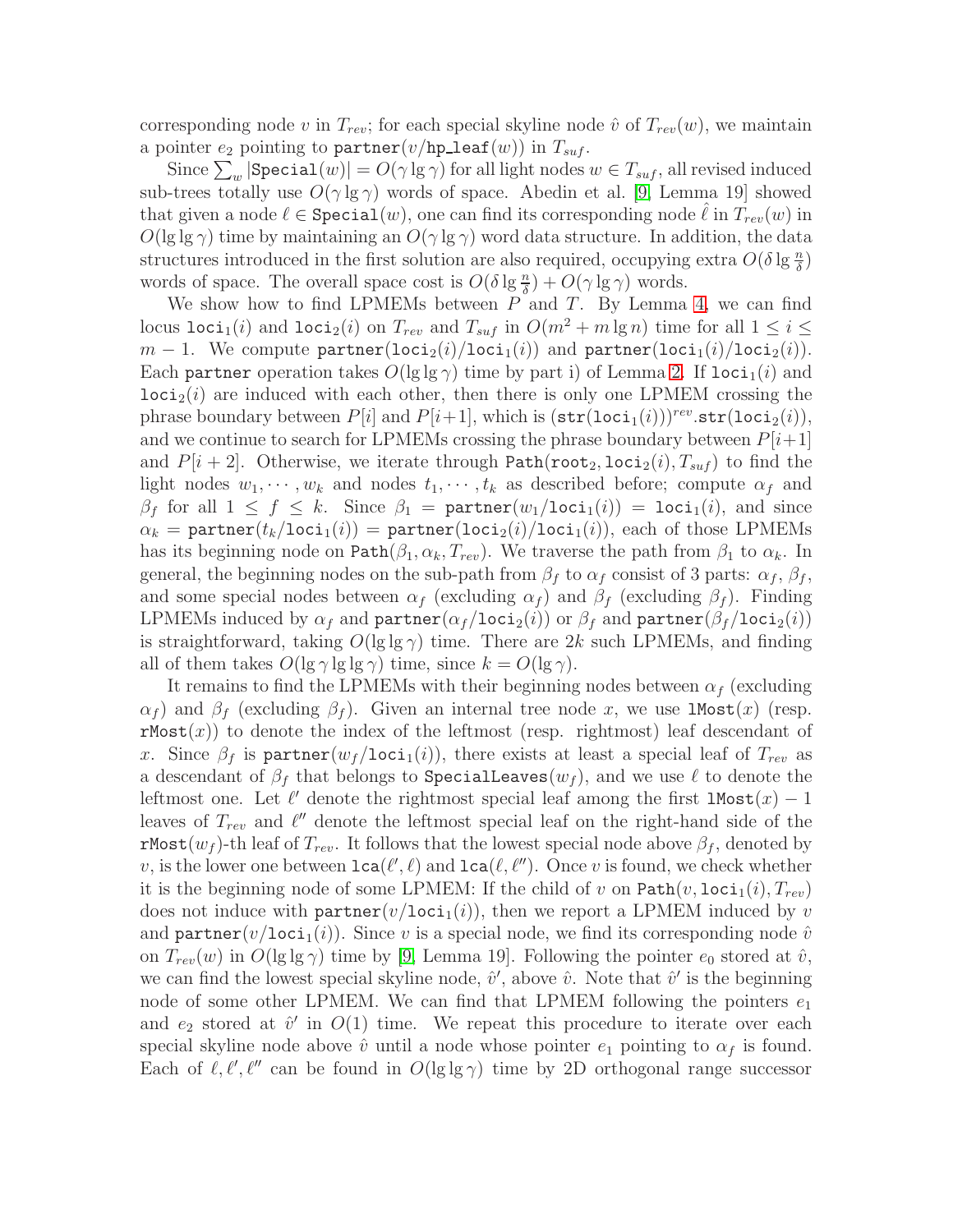queries<sup>[6](#page-9-0)</sup>, e.g., the leaf index of  $\ell$  is the x-coordinate of the leftmost point in the query range  $[\text{Most}(\beta_f), \text{rMost}(\beta_f)] \times [\text{Most}(w_f), \text{rMost}(w_f)]$ . After finding the lowest special node  $\hat{v}$ , reporting the LPMEMs associated with SpecialSkylineList( $w_f$ ) takes  $O(\mathsf{occ}(w_f))$  time, where  $\mathsf{occ}(w_f)$  denotes the number of reported LPMEMs. As there are k different such different SpecialSkylineList( $w<sub>f</sub>$ ), finding occ<sub>i</sub> LPMEMs between loci<sub>1</sub>(i) and loci<sub>2</sub>(i) requires  $O(k \lg \lg \gamma + \text{occ}_i) = O(\lg \gamma \lg \lg \gamma + \text{occ}_i)$  time, since  $k = O(\lg \gamma)$ . Considering there are  $m - 1$  different pairs of locus,  $loci<sub>1</sub>(i)$  and  $\text{loci}_2(i)$ , finding all LPMEMs between P and T takes  $O(m \lg \gamma \lg \lg \gamma + \text{occ})$  time. The overall query time is  $O(m^2 + m \lg \gamma \lg \lg \gamma + m \lg n)$ , since  $occ = O(m^2)$ . After finding all the LPMEMs, we can use Algorithm [2](#page-4-2) to compute the matching statistics.

## Computing MS for a Text Drawn from Constant-Size Alphabet.

In the genomic databases, the constant-size texts arise frequently, e.g., the DNA sequence is drawn from  $\{A, C, G, T\}$ . When the alphabet size is constant, we can further improve the computation time to be  $O(m^2 + m \lg n)$ , while maintaining the overall space cost. In this section, we first give the third solution to the general case such that  $T[1..n]$  is drawn from alphabet  $\sigma$ . In particular, the new solution achieves the improved computation time when  $\sigma$  is a constant. The new solution will apply rank and select operations from the succinct data structures.

<span id="page-9-1"></span>**Lemma 11** [\[13\]](#page-13-3) Let  $A[1..n']$  be an array of n' characters drawn from alphabet  $[\sigma']$ . There exists a data structure constructed upon A using  $O(n' \lg \sigma')$  bits of space, supporting  $\texttt{rank}_c(A, i)$  queries in  $O(\lg\lg\sigma')$  time and  $\texttt{select}_c(A, i)$  queries in constant time, where  $\texttt{rank}_c(A, i)$  counts the number of character c that appears in A[1..i], and select<sub>c</sub> $(A, i)$  gives the position of the *i*-th occurrence of character c in the sequence.

As shown in the second solution, whenever  $m = \Omega(\lg \gamma \lg \lg \gamma)$ , the query time is bounded by  $O(m^2 + m \lg n)$ ; therefore, we only need to consider the case that  $m = O(\lg \gamma \lg \lg \gamma)$ . We will modify the data structure used in the first solution applying the technique that solves the ball inheritance problem [\[10\]](#page-13-0).

Before showing the updated data structure, we review the query algorithm in the first solution. Given a pair of locus  $\text{loci}_1(i)$  and  $\text{loci}_2(i)$  in  $T_{rev}$  and  $T_{suf}$  achieved by searching for the longest prefixes of  $(P[1..i])^{rev}$  and  $P[i + 1..m]$  in  $T_{rev}$  and  $T_{suf}$ , respectively, we iterate over each node v on  $Path(loci_1(i), root_1, T_{rev})$ , and compute partner(v/loci<sub>2</sub>(i)) to find the potential longest common prefix between  $P[i$  $len(str(v)) + 1$ . and T. As shown as [\[9,](#page-12-8) Lemma 10], operation partner $(v/loci_2(i))$ can be reduced to a range emptiness query in the range  $[\texttt{Most}(v), \texttt{rMost}(v)] \times$ [ $1\text{Most}(1\text{oci}_2(i))$ ,  $\text{rMost}(1\text{oci}_2(i))$ ], finding the y-coordinate of the lowest point (a.k.a. a range successor query) within  $[1\text{Most}(v), 1\text{Most}(v)] \times (r\text{Most}(1oci_2(i), +\infty))$ , and finding the y-coordinate of the highest point (a.k.a. a range predecessor query) within  $[1Most(v), rMost(v)] \times (-\infty, 1Most(loci_2(i)))$ . We observe that: i) as v is changed from  $loci_1(i)$  to root<sub>1</sub>, the query range along y-axis is fixed; ii) given any two nodes s and t on  $Path(root_1, loci_1(i), T_{rev})$ , if s is an ancestor of t, then

<span id="page-9-0"></span> ${}^{6}$ The 2D orthogonal range successor query is also used for answering the partner operation.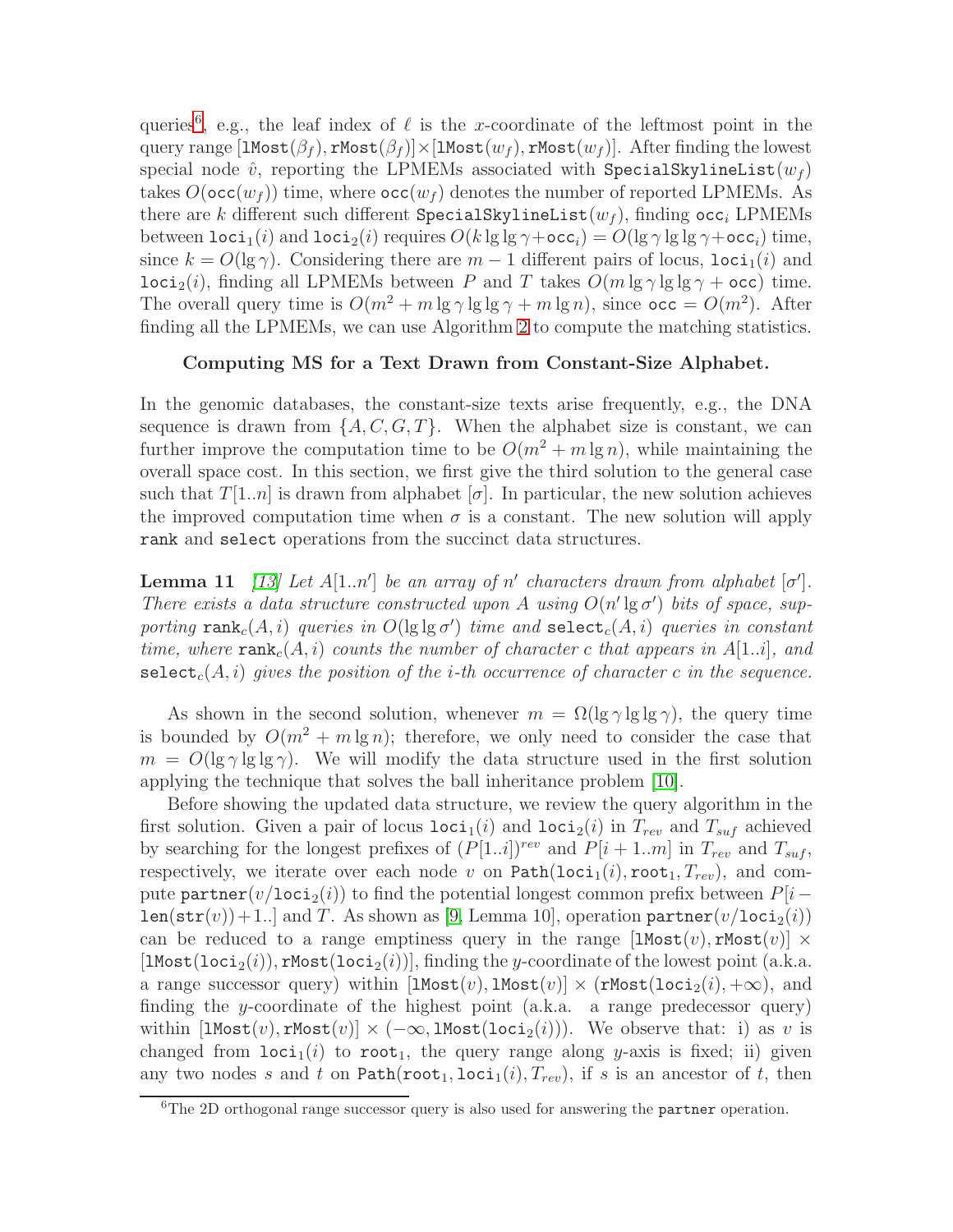$[1\text{Most}(t), \text{rMost}(t)] \subset [1\text{Most}(s), \text{rMost}(s)].$  These observations can be used to improve the overall query time for multiple partner-finding operations. We take the predecessor query along y-axis within range  $[\text{Most}(v), \text{rMost}(v)] \times (-\infty, \text{lMost}(\text{loci}_2(i)))$ for each node v on  $\text{Path}(\text{loci}_1(i), \text{root}_1, T_{rev})$  as an example to describe the solution, while the 2D range emptiness queries and 2D range successor queries can be answered similarly.

We number tree levels of  $T_{rev}$  incrementally starting from the root level, which is level 0; refer to the first  $lg^{1+\epsilon} \gamma$  tree levels on the top as *active tree levels* for any small constant  $\epsilon > 0$ . Let v denote any internal node of  $T_{rev}$  on some active level; let  $size(v)$  denote the number of leaves in the sub-tree rooted by v; let  $\ell(v)$  denote its tree level. We associate node v with a sequence  $S(v)[1]$ . size  $(v)]$  storing the coordinates of the points whose x-coordinates in the range  $[\text{Most}(v), \text{rMost}(v)]$  and make sure these points are sorted by their y-coordinates. Given sequences  $S(v)$ , the predecessor query along y-axis within  $[1\text{Most}(v), \text{rMost}(v)] \times (-\infty, 1\text{Most}(1\text{oci}_2(i)))$  can be reduced to finding the predecessor of  $1$ Most( $1$ oci<sub>2</sub>(i)) in one dimension, and any entry  $S(v)[j],$ storing the point coordinates, can be accessed in constant time; however, storing all array  $S(v)$ 's would occupy  $O(\gamma \lg^{1+\epsilon} \gamma)$  words of space. For saving space, we only store  $S$ (root<sub>1</sub>) at the root node, but we give a space-efficient data structure that allows to access the point coordinates of any entry,  $S(v)[j]$ , in constant time, for any node  $v$  on active tree levels.

We use the technique that solves the ball inheritance problem in a reversed way. Let  $\tau$  be lg<sup> $\epsilon$ </sup> $\gamma$ . For simplicity, we assume that both  $1/\epsilon$  and  $\tau$  are integers. We assign a color, encoded by some integer, to each active level of  $T_{rev}$ : Level-0 is colored by  $1/\epsilon + 1$ , Level- $(\lg^{1+\epsilon}\gamma)$  is colored by 0, while any other Level- $\ell$  is colored by  $c(\ell)$ , where  $c(\ell) = \max\{c \mid (\lg^{1+\epsilon} \gamma - \ell) \text{ is a multiple of } \tau^c \text{ and } 0 \leq c \leq 1/\epsilon + 1\}.$ At each internal node v on active tree levels, we store  $(\tau - 1) \cdot c(\ell(v))$  arrays of skipping pointers, denoted by SP. For each  $0 \le t \le c(\ell(v)) - 1$  and  $1 \le k \le \tau - 1$ , array  $\text{SP}(v, t, k)$  has the same number of entries as of  $S(v)$ ; if point  $S(v)[j]$  is stored in any array  $S(\cdot)$  associated with nodes at level  $\ell(v) + \tau^t \cdot k$ , then the j-th entry of array  $SP(v, t, k)$  stores the descendant, denoted by  $\text{desc}(v, t, k, j)$ , of v at level  $\ell(v) + \tau^t \cdot k$  containing the point  $S(v)[j]$ , and the descendant is encoded by its rank among all the descendants of v at the level  $\ell(v) + \tau^t \cdot k$  in the left-to-right order; otherwise, entry  $\mathbb{S}P(v,t,k)[j]$  is set to be  $-1$ . We use Lemma [11](#page-9-1) to support  $O(1)$ -time select over array  $SP(v, t, k)$ . Recall that within array  $S(v)$  and  $S(\text{desc}(v, t, k, j)),$ points are ordered by their y-coordinates; therefore, a select<sub>SP(v,t,k)[j]</sub>(SP(v,t,k), j') query returns the array index of point  $S$ (desc $(v, t, k, j)$ )[j'] in array  $S(v)$ , for each  $1 \leq j' \leq |S(\text{desc}(v, t, k, j))|$ . In general, to retrieve the point coordinates of any entry,  $S(v)[j]$ , we find the lowest ancestor v' of v such that  $c(\ell(v')) > c(\ell(v))$ , and then use the query  $\texttt{select}_{r(v)}(\texttt{SP}(v', c(\ell(v)), \frac{\ell(v) - \ell(v')}{\tau^{c(\ell(v))}}))$  $(\tau^{e(\ell(v))})$ , j) to locate the array index of point  $S(v)[j]$  in array  $S(v')$ , where  $r(v)$  denotes the rank of v among all the descendants of v' at the level  $\ell(v)$ . One hop<sup>[7](#page-10-0)</sup> from v to v' increases the node color by at least one. Therefore, after at most  $1/\epsilon + 1 - c(\ell(v))$  hops, we reach the root level, where we can

<span id="page-10-0"></span><sup>&</sup>lt;sup>7</sup>Since there is unique ancestor  $v'$  of  $v$  that  $v$  can hop over to, we simply store a pointer that pointing to v' and the rank  $r(v)$  w.r.t. v' at node v in the preprocessing stage.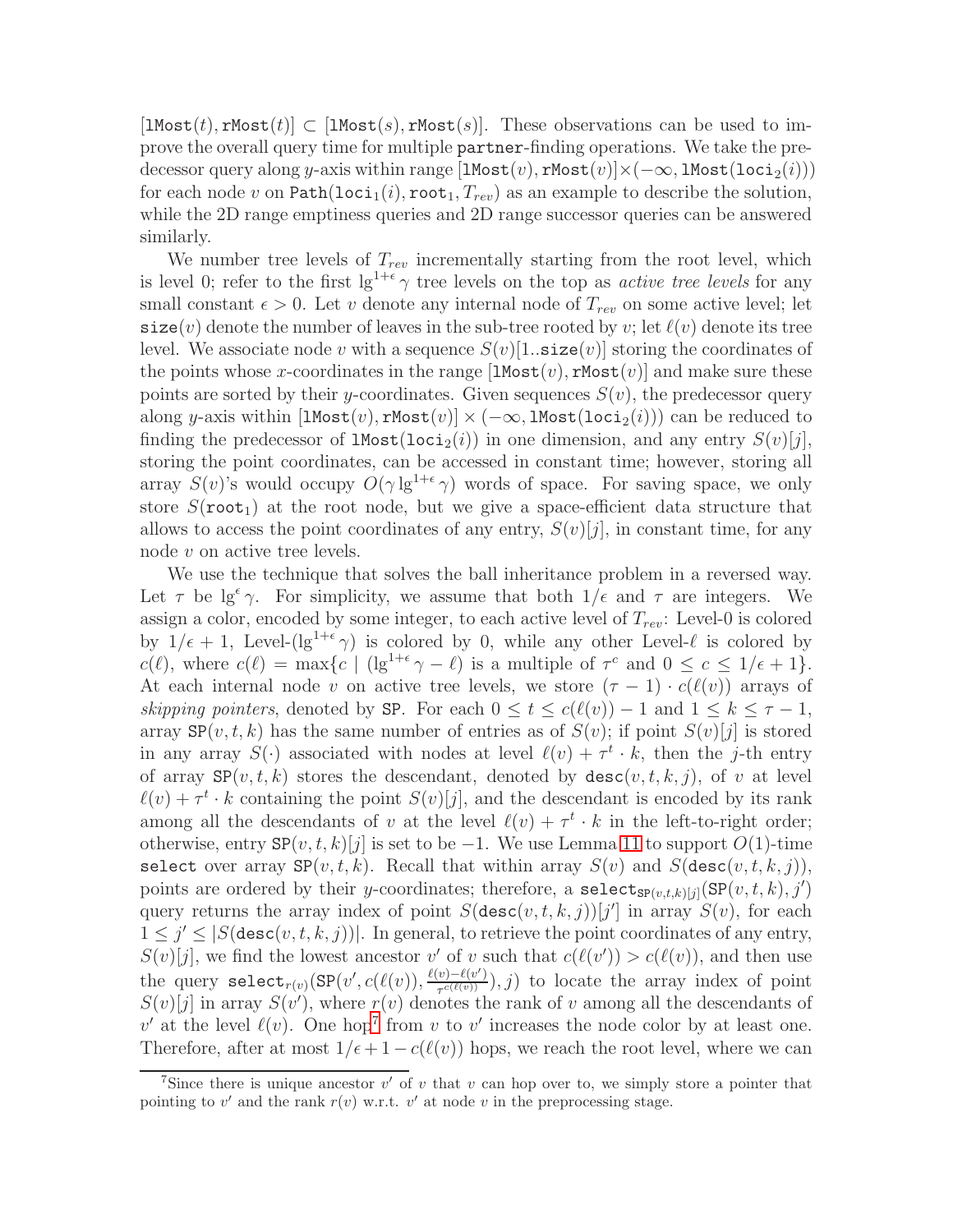immediately retrieve the point coordinates stored in  $S(root_1)$ . Since each select query takes constant time, the overall query time is  $O(1)$ .

We analyze the space cost for storing all  $SP(v, t, k)$ 's. As the size of the alphabet that  $T[1..n]$  is drawn from is  $\sigma$ , the out-degree of each node in  $T_{rev}$  is at most  $\sigma$ . There are at most  $\min(\sigma^{\tau^t,k}, \gamma)$  descendants of v on the tree level  $\ell(v) + \tau^t \cdot k$ , and the rank of each of them can be encoded within  $\lg(\sigma^{\tau^t \cdot k})$  bits of space. Clearly, there are  $\frac{\lg^{1+\epsilon}\gamma}{\tau^c}$  active levels colored in c for each  $0 \leq c \leq 1/\epsilon + 1$ . Fix t and k, and the total number of entries in  $SP(v, t, k)$  for all nodes at the same tree level is at most  $\gamma$ . The overall space cost in bits is at most,

$$
\sum_{c=0}^{1/\epsilon+1} \left( \frac{\lg^{\epsilon+1} \gamma}{\tau^c} \sum_{t=0}^{c-1} \left( \sum_{k=1}^{\tau-1} (\gamma \lg(\sigma^{\tau^t \cdot k}))) \right) \leq \gamma \lg \sigma \sum_{c=0}^{1/\epsilon+1} \left( \frac{\lg^{\epsilon+1} \gamma}{\tau^c} \tau^{c-1} \sum_{k=1}^{\tau-1} k \right) = O(\gamma \lg \sigma \lg^{2\epsilon+1} \gamma).
$$

<span id="page-11-0"></span>Note that the data structure supporting select queries upon  $\mathbb{SP}(v, t, k)$  has the same space upper bound as the one for storing  $SP(v, t, k)$ . Hence, Lemma [12](#page-11-0) follows.

**Lemma 12** We can build a data structure of  $O(\gamma \lg \sigma \lg^{2\epsilon+1} \gamma)$  bits of space upon  $T_{rev}$ such that later, given a node v on any active level, one can find the point coordinates of any entry of  $S(v)$  in constant time.

Next, we show the data structure that can support computing multiple partnerfinding operations efficiently: We construct a sequence  $R(v)[1]$ . size(v) at each internal node v on active tree levels such that if the point  $S(v)[j]$  is stored in  $S(v_s)$ in the next level, where  $v_s$  denotes the s-th child of v in the left-to-right order, then  $R(v)[j]$  is set to be s; use Lemma [11](#page-9-1) to support  $O(\lg\lg\sigma)$ -time rank over  $R(v)$ . Since the out-degree of each node in  $T_{rev}$  is at most  $\sigma$ ,  $R(v)$  and its associated data structure occupy  $O(\text{size}(v) \lg \sigma)$  bits of space. All  $R(v)$ 's stored on active tree levels use  $O(\gamma \lg \sigma \lg^{1+\epsilon} \gamma)$  bits of space. Finally, we use Lemma [12](#page-11-0) to access the coordinates of any entry  $S(v)[j]$ , which occupies  $O(\gamma \lg \sigma \lg^{2\epsilon+1} \gamma)$  bits of space additionally.

We describe how to find the predecessor along y-axis within  $[\texttt{1Most}(v), \texttt{rMost}(v)] \times$  $(-\infty, 1$ Most $(loci_2(i))$  for each node v on Path $(loci_1(i), root_1, T_{rev})$ . We traverse through Path(loci<sub>1</sub>(i), root<sub>1</sub>,  $T_{rev}$ ) reversely, i.e., from the root node to loci<sub>1</sub>(i). At the root node, the index,  $j_{\text{root}_1}$ , of the proper predecessor of  $\texttt{1Most}(\texttt{loci}_2(i))$  in  $S($ root<sub>1</sub>) is lMost(loci<sub>2</sub>(i)) – 1, because  $S($ root<sub>1</sub>) contains all the coordinates of  $\gamma$ points in rank space and those points are increasingly sorted by y-coordinates. We immediately return the y-coordinate of  $S(\text{root}_1)[j_{\text{root}_1}]$  in constant time. In general, given two nodes u and v on  $Path(loci_1(i), root_1, T_{rev})$  such that v is the e-th child of u in the left-to-right order, if we know the index,  $j_u$ , of the predecessor of  $1$ Most(loci<sub>2</sub>(i)) in  $S(u)$ , then the index,  $j_v$ , of the predecessor of lMost(loci<sub>2</sub>(i)) in  $S(v)$  can be located in  $O(\lg \lg \sigma)$  time by  $\text{rank}_{e}(R(u), j_u)$ ; and then we use Lemma [12](#page-11-0) to access the y-coordinate of  $S(v)[j_v]$  in constant time. As there are i characters in  $(P[1..i])^{rev}$ , there are at most i nodes on Path $(\text{loci}_1(i), \text{root}_1, T_{rev})$ . Hence, all predecessor queries along the path can be answered in  $O(i \lg \lg \sigma)$  time. As a result, the partner(v/loci<sub>2</sub>(i)) queries for all v on Path(loci<sub>1</sub>(i), root<sub>1</sub>,  $T_{rev}$ ) can be answered in  $O(i \lg \lg \sigma)$  time. Considering there are  $m-1$  different pairs of  $loci<sub>1</sub>(i)$  and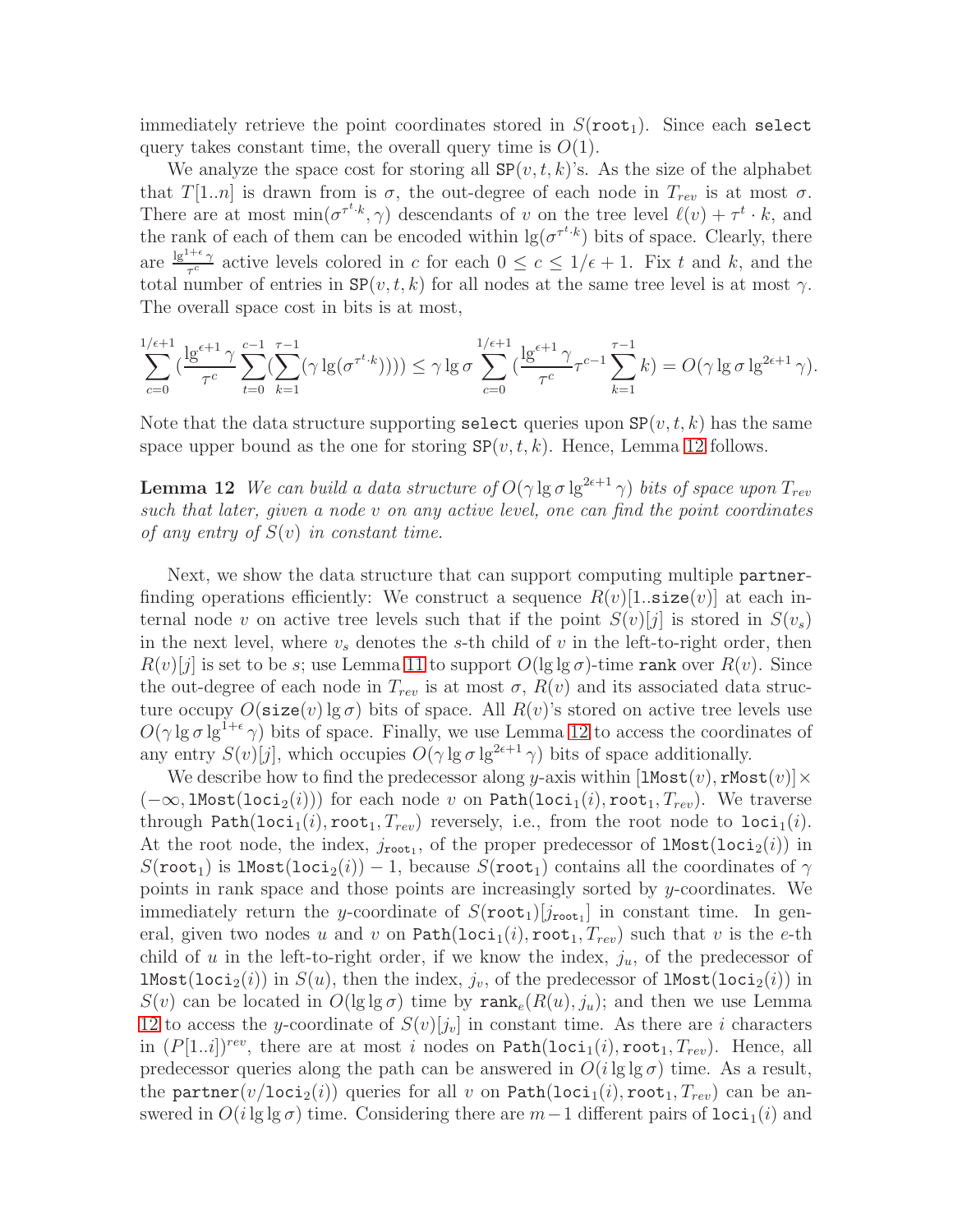loci<sub>2</sub>(*i*), the query time of computing MS is  $\sum_{i=1}^{m-1} O(i \lg \lg \sigma) = O(m^2 \lg \lg \sigma)$  time, given that all pairs of locus are available. Since finding  $m - 1$  pairs of locus requires  $O(m^2 + m \lg n)$  time by Lemma [4,](#page-3-2) the overall query time is  $O(m^2 \lg \lg \sigma + m \lg n)$ .

In the beginning of this section, we assume that  $m$ , the length of the query pattern, is bounded by  $O(\lg \gamma \lg \lg \gamma)$ . As mentioned before, once m is  $\Omega(\lg \gamma \lg \lg \gamma)$ , we can apply the solution shown in part (ii) of Theorem [1](#page-1-0) to compute the matching statistics in  $O(m^2 + m \lg n)$  time with an  $O(\gamma \lg \gamma + \delta \lg \frac{n}{\delta})$  word data structure. Combining both solutions yields Theorem [2.](#page-12-9)

<span id="page-12-9"></span>**Theorem 2** Given a text  $T[1..n]$  drawn from  $[\sigma]$ , we can build a data structure for  $T[1..n]$  with  $O(\gamma \lg \gamma + \delta \lg \frac{n}{\delta} + \frac{\gamma}{\log \gamma})$  $\frac{\gamma}{\log_{\sigma} n} \lg^{2\epsilon + 1} \gamma$ ) words of space, for any small constant  $\epsilon > 0$ , such that later, given a pattern P[1..m], we can compute MS for P w.r.t. T in  $O(m^2 \lg \log \sigma + m \lg n)$  time, assuming that the number of bits in a word is  $\Omega(\lg n)$ .

**Corollary 1** Given a text  $T[1..n]$  drawn from constant-size alphabet, we can build a data structure for  $T[1..n]$  with  $O(\gamma \lg \gamma + \delta \lg \frac{n}{\delta})$  words of space, such that later, given  $P[1..m]$ , we can compute MS for P w.r.t T in  $O(m^2 + m \lg n)$  time.

Acknowledgments. The author would like to thank Travis Gagie and Meng He for discussing various topics related to the compact data structures, and especially thank Travis for sharing this research topic as a course project. The author would also like to thank the anonymous reviewers for their valuable comments and suggestions.

### References

- <span id="page-12-1"></span><span id="page-12-0"></span>[1] William I. Chang and Eugene L. Lawler, "Sublinear approximate string matching and biological applications," *Algorithmica*, vol. 12, no. 4, pp. 327–344, 1994.
- <span id="page-12-2"></span>[2] Dan Gusfield, "Algorithms on stings, trees, and sequences: Computer science and computational biology," *Acm Sigact News*, vol. 28, no. 4, pp. 41–60, 1997.
- [3] Enno Ohlebusch, Simon Gog, and Adrian Kügel, "Computing matching statistics and maximal exact matches on compressed full-text indexes," in *International Symposium on String Processing and Information Retrieval*. Springer, 2010, pp. 347–358.
- <span id="page-12-4"></span><span id="page-12-3"></span>[4] Gonzalo Navarro and Veli Mäkinen, "Compressed full-text indexes," ACM Computing *Surveys (CSUR)*, vol. 39, no. 1, pp. 2–es, 2007.
- <span id="page-12-5"></span>[5] Hideo Bannai, Travis Gagie, and I Tomohiro, "Refining the r-index," *Theoretical Computer Science*, vol. 812, pp. 96–108, 2020.
- [6] Dominik Kempa and Tomasz Kociumaka, "Resolution of the burrows-wheeler transform conjecture," in *2020 IEEE 61st Annual Symposium on Foundations of Computer Science (FOCS)*. IEEE, 2020, pp. 1002–1013.
- <span id="page-12-6"></span>[7] Dominik Kempa and Nicola Prezza, "At the roots of dictionary compression: string attractors," in *Proceedings of the 50th Annual ACM SIGACT Symposium on Theory of Computing*, 2018, pp. 827–840.
- <span id="page-12-7"></span>[8] Tomasz Kociumaka, Gonzalo Navarro, and Nicola Prezza, "Towards a definitive measure of repetitiveness," in *Latin American Symposium on Theoretical Informatics*. Springer, 2021, pp. 207–219.
- <span id="page-12-8"></span>[9] Paniz Abedin, Sahar Hooshmand, Arnab Ganguly, and Sharma V Thankachan, "The heaviest induced ancestors problem revisited," in *Annual Symposium on Combinatorial Pattern Matching*. Schloss Dagstuhl-Leibniz-Zentrum fuer Informatik, 2018.